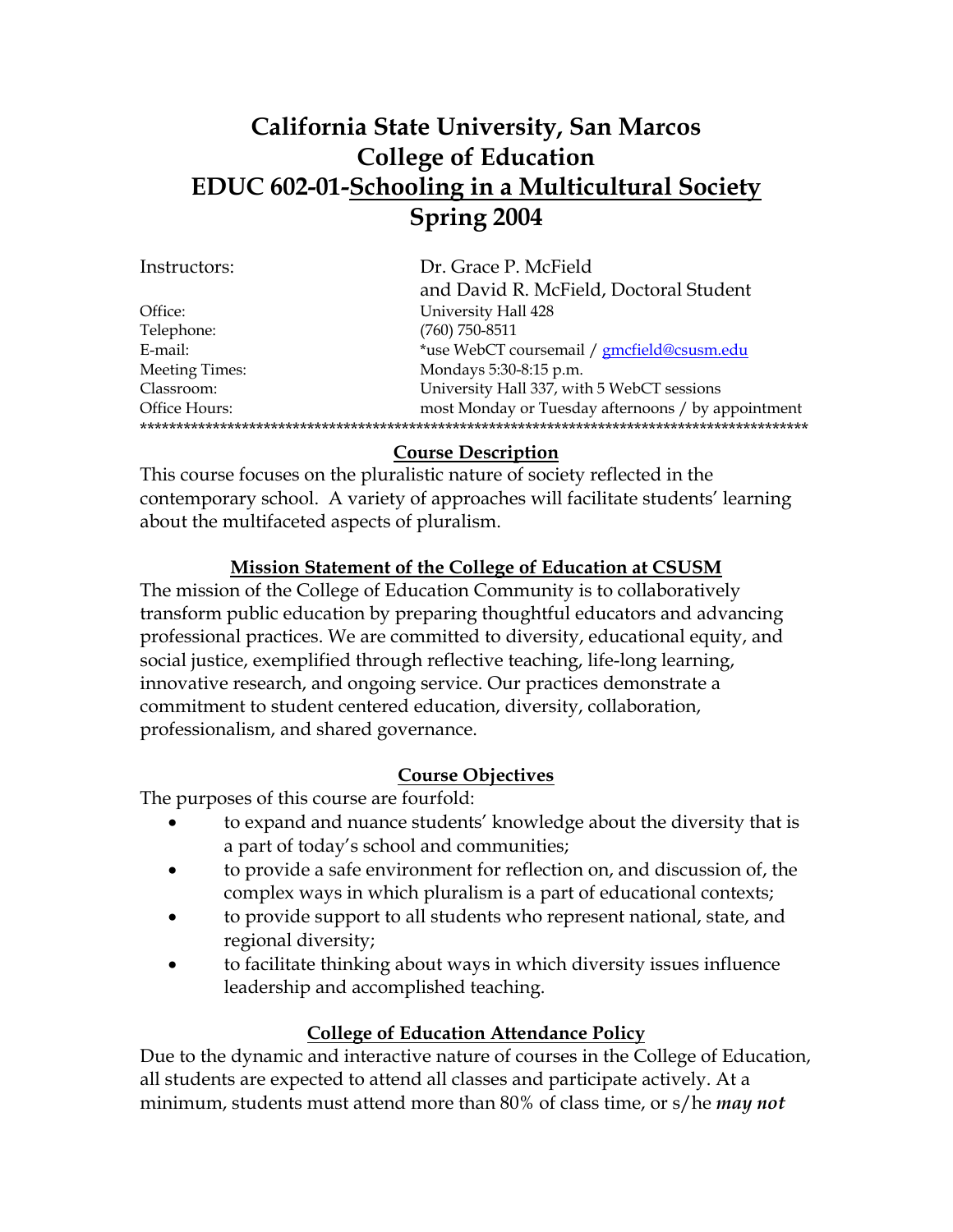*receive a passing grade* for the course at the discretion of the instructor. Individual instructors may adopt more stringent attendance requirements. The instructor will determine procedures should the student have extenuating circumstances. (*adopted by the COE Governance Community, December, 1997*). *NOTE: This means that if you miss three (3) classes you cannot receive a passing grade for the class!*

### **GENERAL CONSIDERATIONS**

#### **Professional Disposition**

All students are expected to behave in a professional manner at all times. Professional manner is defined herein as behavior that *consistently* demonstrates integrity, responsibility, tolerance, and respect for self and others. All students are expected to listen to different opinions, consider and reflect in depth on other points of view, and deal proactively with constructive criticism. Students are reminded that all instruction and behavior in this class are to be aligned with the College of Education mission statement. Any unprofessional behavior is grounds for process and review of the candidate's continued participation in this course.

#### **Academic Honesty**

Each student is expected to do his/her own work, and contribute equally to group projects and processes. Plagiarism or cheating is unacceptable under any circumstance. Cite all references and original authors. If there are questions about academic honesty, consult the University catalog.

#### **Appeals**

Every student has the right to appeal grades, or appeal for redress of grievances incurred in the context of any class. Disputes may be resolved informally with the professor, or through the formal appeal process. For the latter, consult the Associate Dean.

#### **Ability**

Every student has the right to equitable educational consideration and appropriate accommodation. Students having differing ability (mobility, sight, hearing, documented learning challenges, first language/English as a second language) are requested to contact the professor at the earliest opportunity. Every effort will be made to accommodate special needs. Students are reminded of the availability of Disabled Student Services, the Writing Center, technology assistance in the computer labs, and other student support services available as part of reasonable accommodation for special needs students.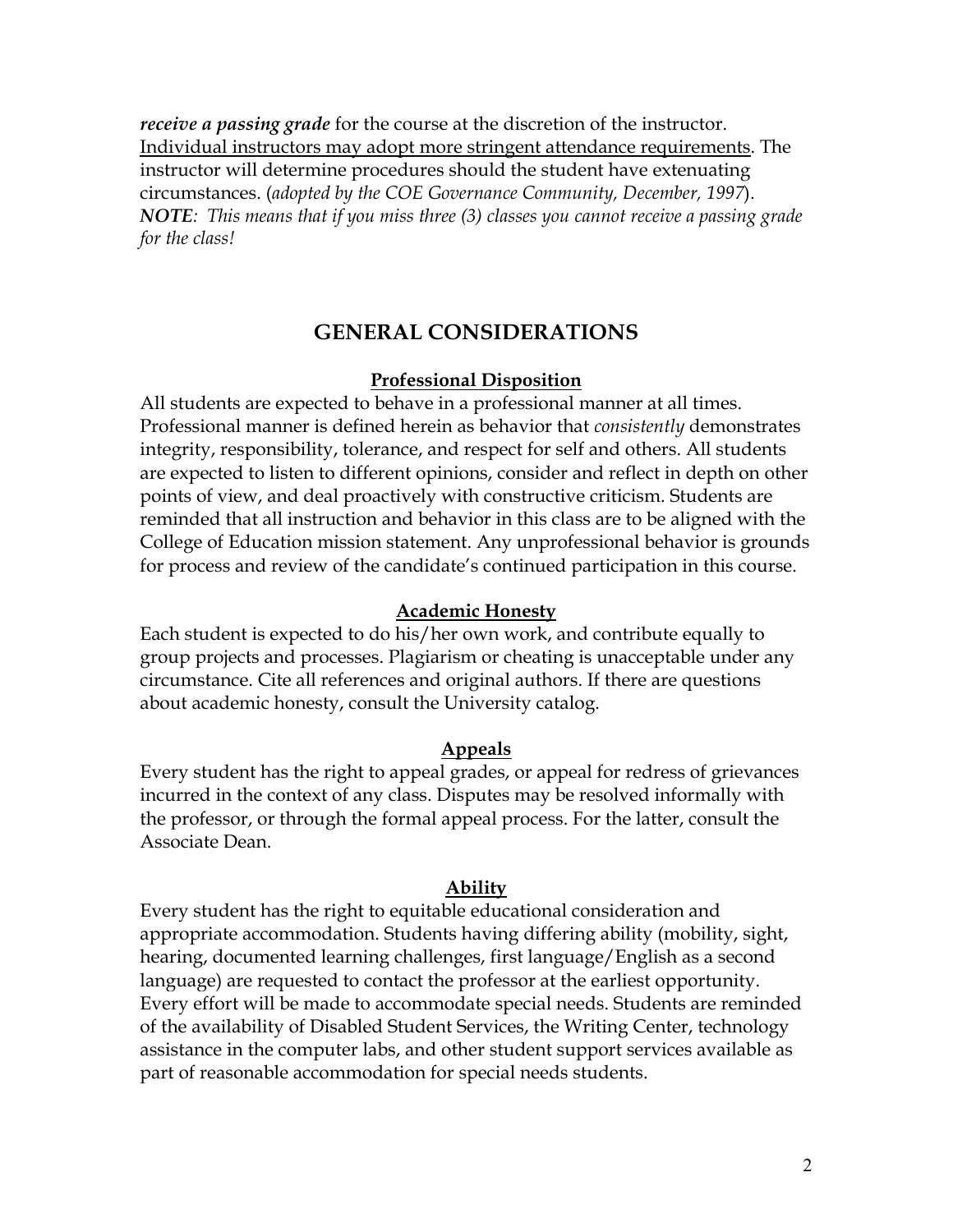Students who require reasonable accommodations need to contact Disabled Student Services in order to make the necessary arrangements. This organization is located in Craven Hall, Room 5025a, and can be reached at (760) 750-4905 or (760) 750-4909 (TDD users).

## **COURSE REQUIREMENTS**

#### **Class Structure**

Multiple approaches, methods, and teaching experiences are necessary strategies to accommodate various learning styles. Class formats and learning structures will vary and include whole and small group discussion, pair work (e.g., weekly discussion leaders), and online work. Each week, two discussion leaders will facilitate online discussion of the week's readings on WebCT **prior to** class sessions. Discussion leaders need to: 1. post one to two questions three to four days before class, and periodically summarize the student responses.

The use of technology will be an important part of this course and is integrated into instruction and assessment of your learning. Students are expected to use WebCT to use coursemail, discussion board, and other content modules. All student presentations will be done in PowerPoint.

## **GRADING POLICY**

#### **Grading Scale:**

A=93+, A- =92-90, B+=89-88, B = 87-83, B- = 82 – 80, C+=79-78, C=77-73, C-=72- 70, D+=69-68, D=67-63, D-=62-60, F=59 or lower. Students must receive a C+ or higher in all coursework in order to be eligible for or remain in Education programs.

#### **Submission Schedule**

All required work needs to be submitted on time. Work submitted late, but within one week of the due date will be reduced by one letter grade. Work received over one week late receives no credit.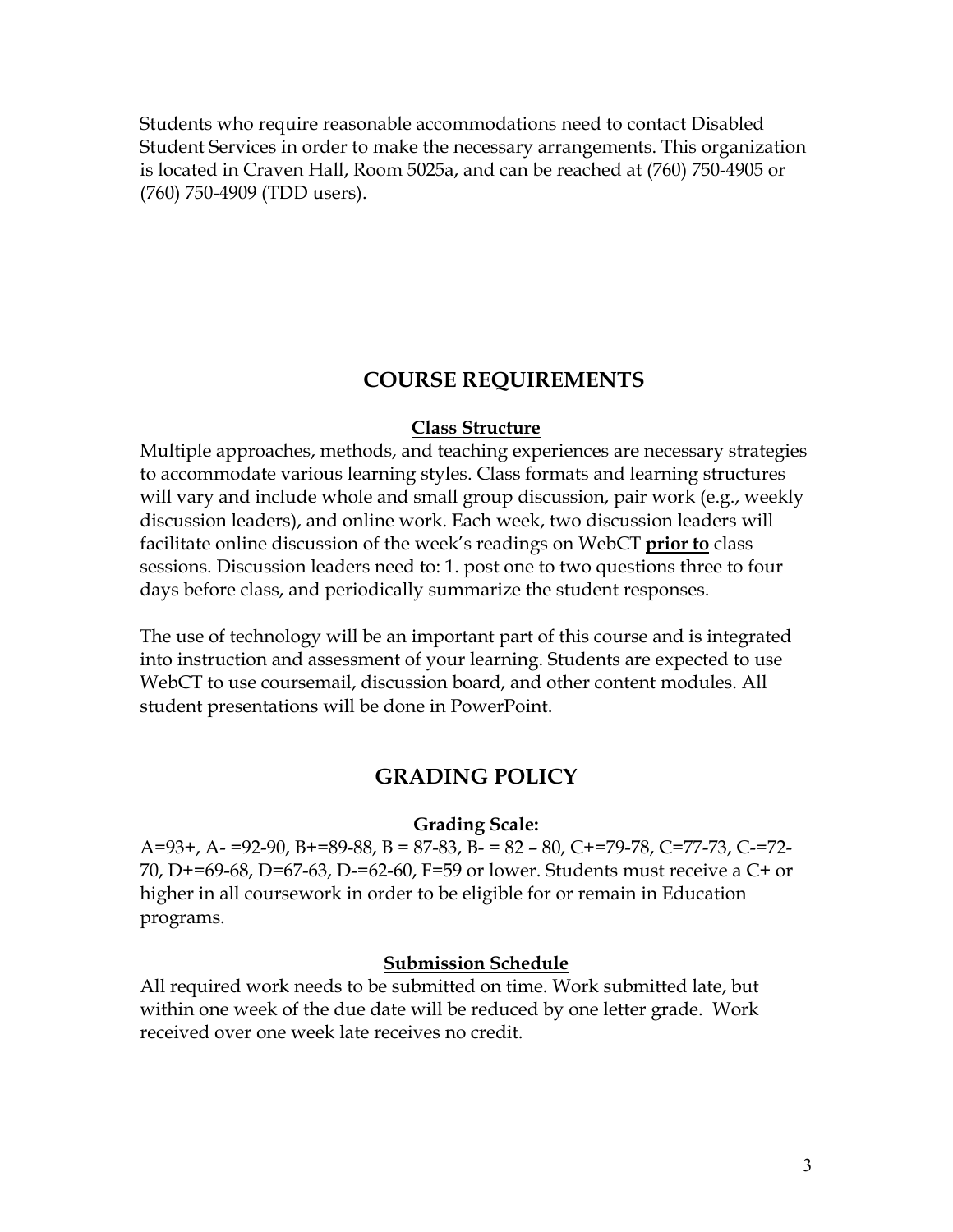## **Grading Emphasis**

Each written assignment will be graded approximately 80% on content and context (detail, logic, synthesis of information, depth of analysis, etc.), and 20% on mechanics (grammar, syntax, spelling, format, uniformity of citation, etc.). All citations, where appropriate, will use APA format. Consult Library Services for the *Manual of Citation of the American Psychological Association,* or <www.apastyle.org/index.html>

# **Assignments**

Your performance in class will be assessed along the following criteria. **There are 1000 points possible**:

- **1. Attendance and Participation (100 points)** –It is expected that you will attend all class sessions and participate actively in class discussions. Each absence equals minus 50 points. If you miss three classes, you will be dropped from the class. Attendance at WebCT sessions will be taken via Chat.
	- **2. Asynchronous Discussions (100 points)--**Students are required to participate in class discussions via WEBCT. Your discussions should be analytical, not just descriptive, and address issues, experiences, ideas, discussions, readings, & current events, related to the class. A minimum of one substantial entry per week is required.
	- **3. Social Justice Personal Reflections (200 points + 100 points = 300 points total)**
		- **a. Social Justice Personal Reflections: (50 points x 4 = 200 points)-** In these papers, you will reflect on the relevant topic, with attention to readings, class activities and discussions. You will focus on how the course materials influence your personal identity, and/or how the course materials influence you as an educator, with attention to the role and responsibility you have in facilitating social justice in the classroom (or beyond). You may respond to a theme or series of quotes from the texts for a given topic. For example, for the Personal Reflection on Race, Ethnicity, and Culture, you may write a personal narrative modeled after Howard's Chapter 1 or Chapter 4. The recommended length of a Personal Reflection is two pages, single spaced. Alternatively, a matrix format is highly recommended, and will be modeled in class. Personal reflections will be turned in at the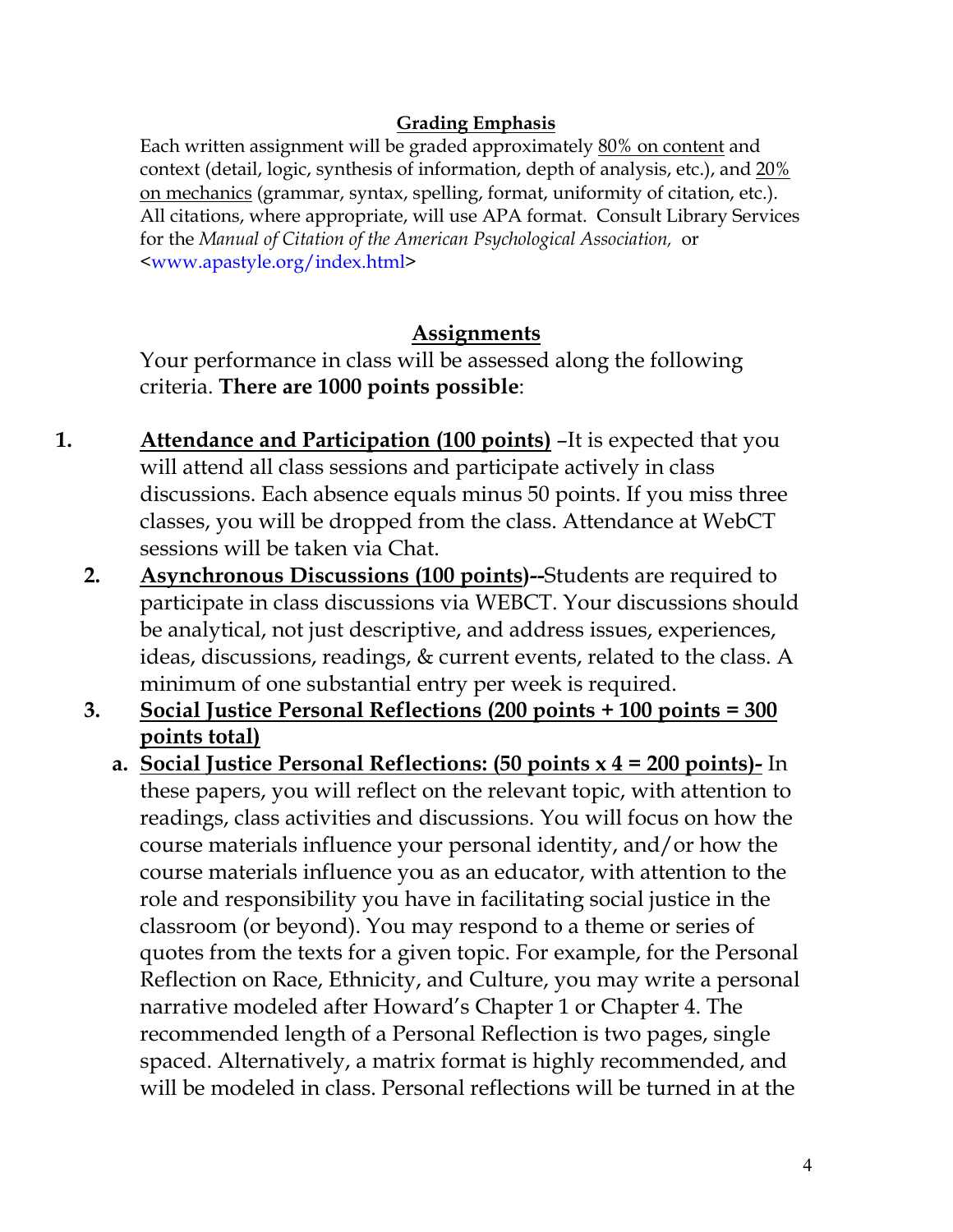end of the semester and will not be returned, so do keep copies of all your work.

**b. Final Social Justice Reflection/Outcome Assessment: (100 points)** The final reflection/outcome assessment piece will summarize the four periodic social justice personal reflections. The final piece will also explicitly state what you learned about each topic, and explicitly state what led to your learning (e.g., a particular reading, event, discussion, reflection writing, etc.).

# **4. Action Plans (300 points + 200 points = 500 points total)**

- **a. Individual Anti-Bias Action Plans (75 points x 4 = 300 points)**-Each student will submit an Action Plan on four of the five topics covered in this course. Action Plans will consider the application of course topics in the classroom, and may include artifacts from your teaching such as samples of student writing, tests, etc. as applicable. For example, you may use p. 15 in *Anti-Bias Curriculum* and document the process of selecting anti-bias materials for your classroom. Another example is to use pp. 18-19 in *Anti-Bias Curriculum* as a guide to develop and implement anti-bias stories for use in the classroom.
- b. **Final Comprehensive Anti-Bias Action Plan & Group Presentation (200 points)-**Students will work in groups of five members. Each member will contribute an action plan of his/her choice from 4a above. The group will submit a Comprehensive Action Plan on all five major topics, but present on one assigned topic. The group will also make a 30 minute PowerPoint presentation for the class, with artifacts and evidence from the classroom. The group will distribute a printout of PowerPoint outlines of their Comprehensive Action Plan for all members of the class.

# **Required Texts:**

Delpit, L. (1993). Other people's children: Cultural conflict in the classroom. New York: The New York Press. ISBN: 1-56584-179-4.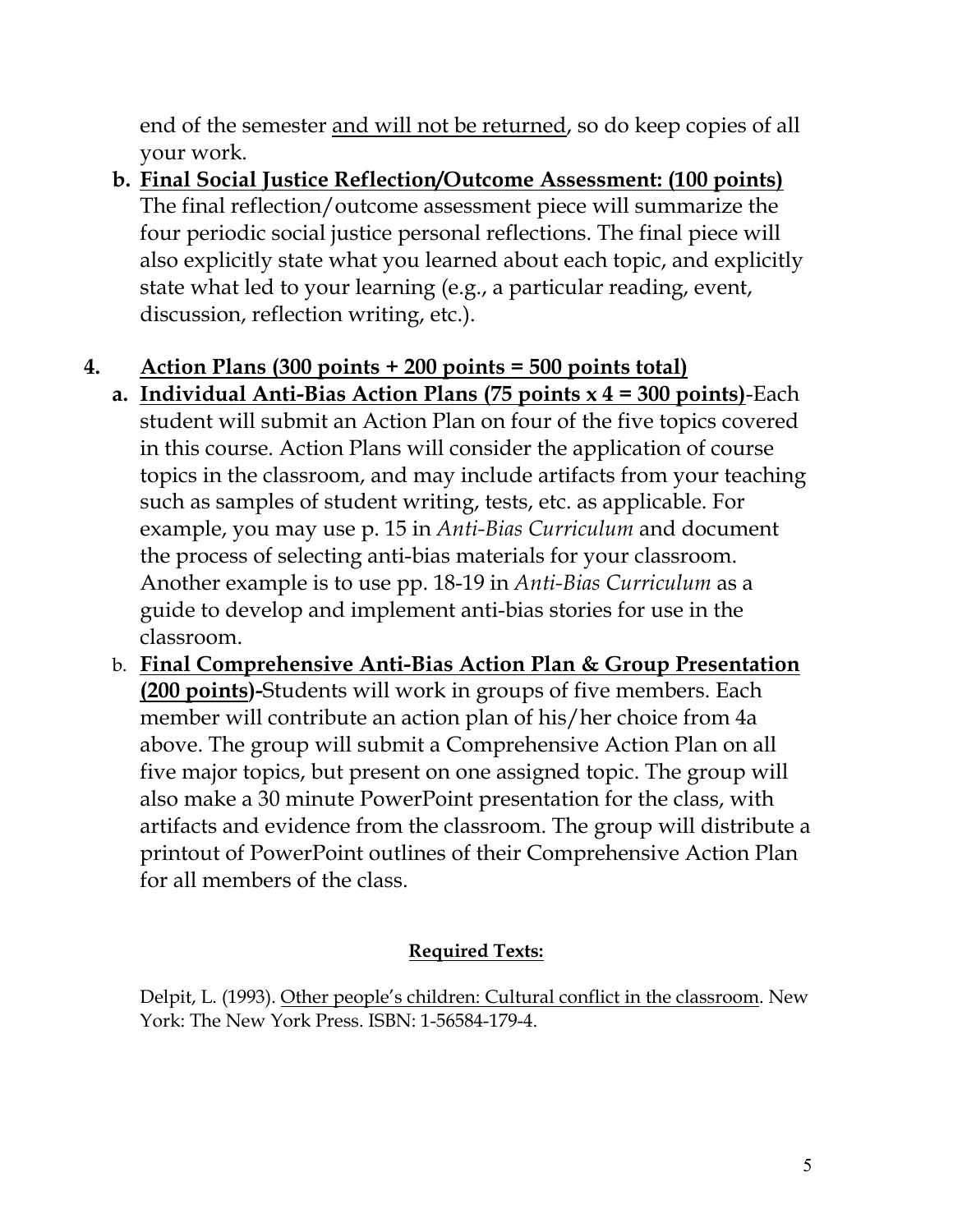Derman-Sparks, L. (1989). Anti-Bias Curriculum: Tools for Empowering Young Children. Washington, D. C.: National Association for the Education of Young Children. ISBN: 0-935989-20-X.

Howard, G. (1999). We can't teach what we don't know: White teachers, multiracial schools. New York: Teachers College Press. ISBN: 0-8077-3800-X.

Krashen, S. D. (1999). Condemned Without a Trial: Bogus Arguments Against Bilingual Education. Portsmouth, NH: Heinemann.

Course Reader: Available @ CopyServe (San Marcos/Rancho Santa Fe) 760-599- 9923.

# **Schedule of Classes**

Note: The instructors reserve the right to modify all syllabi content.

|  | Week 1 January 26 Introduction                            |  |
|--|-----------------------------------------------------------|--|
|  |                                                           |  |
|  | Interactional Course Organizers Discussion Loader Circums |  |

Introductions, Course Overview, Discussion Leader Signups, WebCT Overview/Lab UH 273, Activity: What do you know?/What do you want to know?

**Week 2 February 2 Race, Ethnicity, Culture** 

### **Gary Howard's White Educator Narrative and Preparing an Anti-Bias Curriculum**

- 1. We Can't Teach What We Don't Know: Chapters 1 4
- 2. Anti-Bias: Ch. 1, Why an Anti-Bias Curriculum?
	- Ch. 2 Creating an Anti-Bias Environment
	- Ch. 3 Beginnings: Working With 2-Year-Olds
	- Ch. 10, Holiday Activities in an Anti-Bias Curriculum

### **Week 3 February 9 Race, Ethnicity, Culture**

### **Racial Formation and**

## **White Identity Model and Other Models and Facilitating Student Learning about Race, Culture, and Stereotypes**

- 1. We Can't Teach What We Don't Know: Chapter 5
- 2. Course Reader: Tse, 1998: Ethnic Identity Formation and Its Implications for Heritage Language Development
- 3. Anti-Bias: Ch. 4, Learning about Racial Differences and Similarities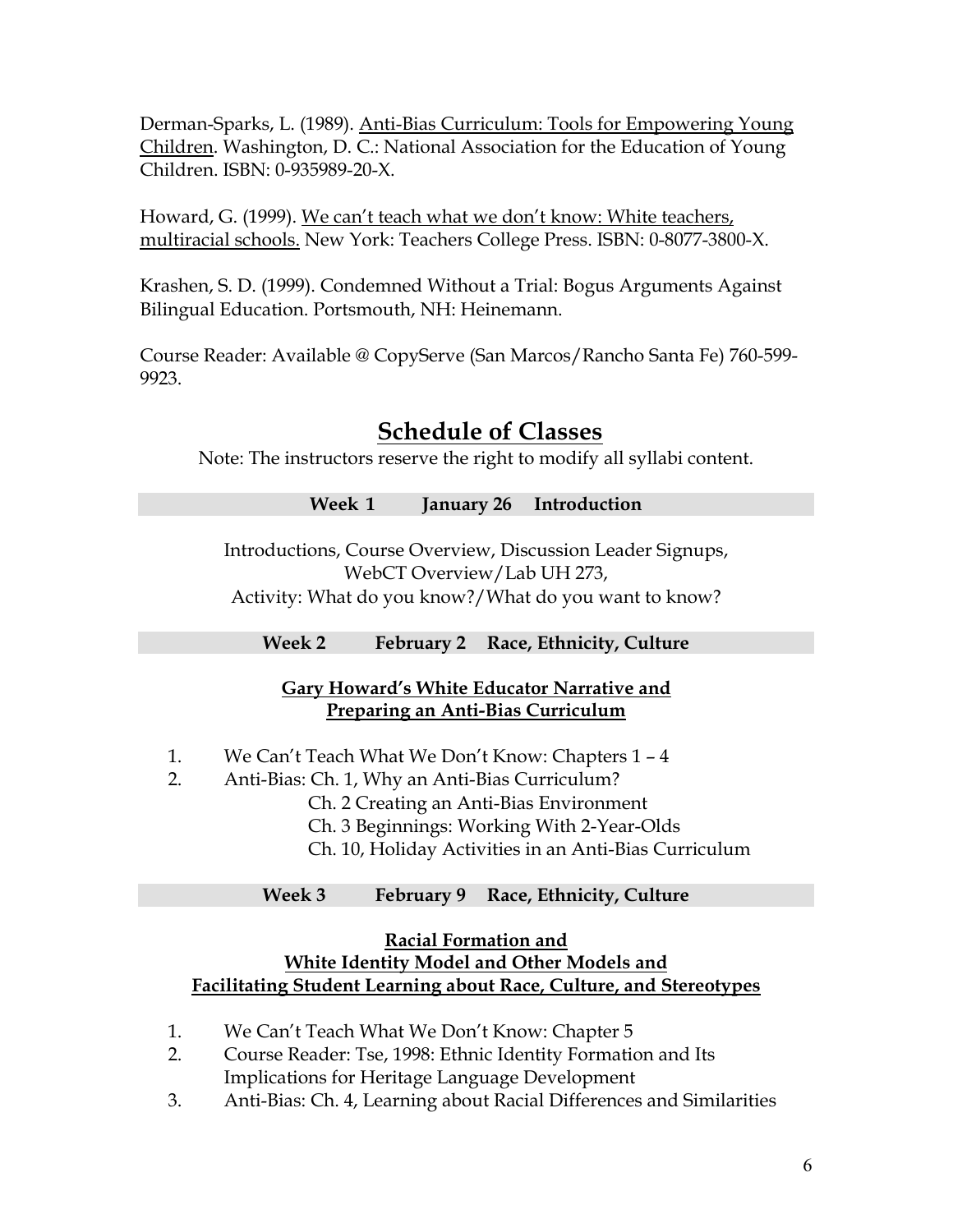#### Ch. 7, Learning about Cultural Differences and Similarities

#### **4 February 16 Holiday – President's Day**

#### **5 February 23 Race, Ethnicity, Culture**

#### **Social Justice at Structural and Individual Levels: Fighting Racism and Resisting Stereotyping**

- 1. Course Reader: Briggs, H. E. and Paulson, R. I. (1996). "Racism." In Finding solutions to social problems (Mattaini & Thyer, Eds.).
- 2. Anti-Bias: Ch. 8, Learning to Resist Stereotyping and Discriminatory Behavior

**6 March 1 Language [\*WebCT Session]** 

#### **Linguistic Diversity: Language Policy, Past and Present**

- 1. Course Reader: Ricento, T. (1996). A Brief History of Language Restrictionism
- 2. Course Reader: Crawford, J. (2000). At War with Diversity excerpts:
	- a. Anatomy of the English Only Movement pp. 4-30
	- b. Native American Language Loss pp. 53-83 **(**includes Seven Hypotheses on Language Loss, p. 66-83)
	- c. Language Rights pp. 98-103.
- 3. WebCT work/bring in next session: Find information on programs for English Learners of Asian/Pacific Islander/Native American language backgrounds in your school or district.

# **DUE: Race, Ethnicity, Culture Personal Reflection / Action Plan, via WebCT AND paper version to UH428.**

#### **7 March 8 Language**

### **The Role of Research in Language Policy**

1. Condemned without a Trial: Bogus Arguments Against Bilingual Education: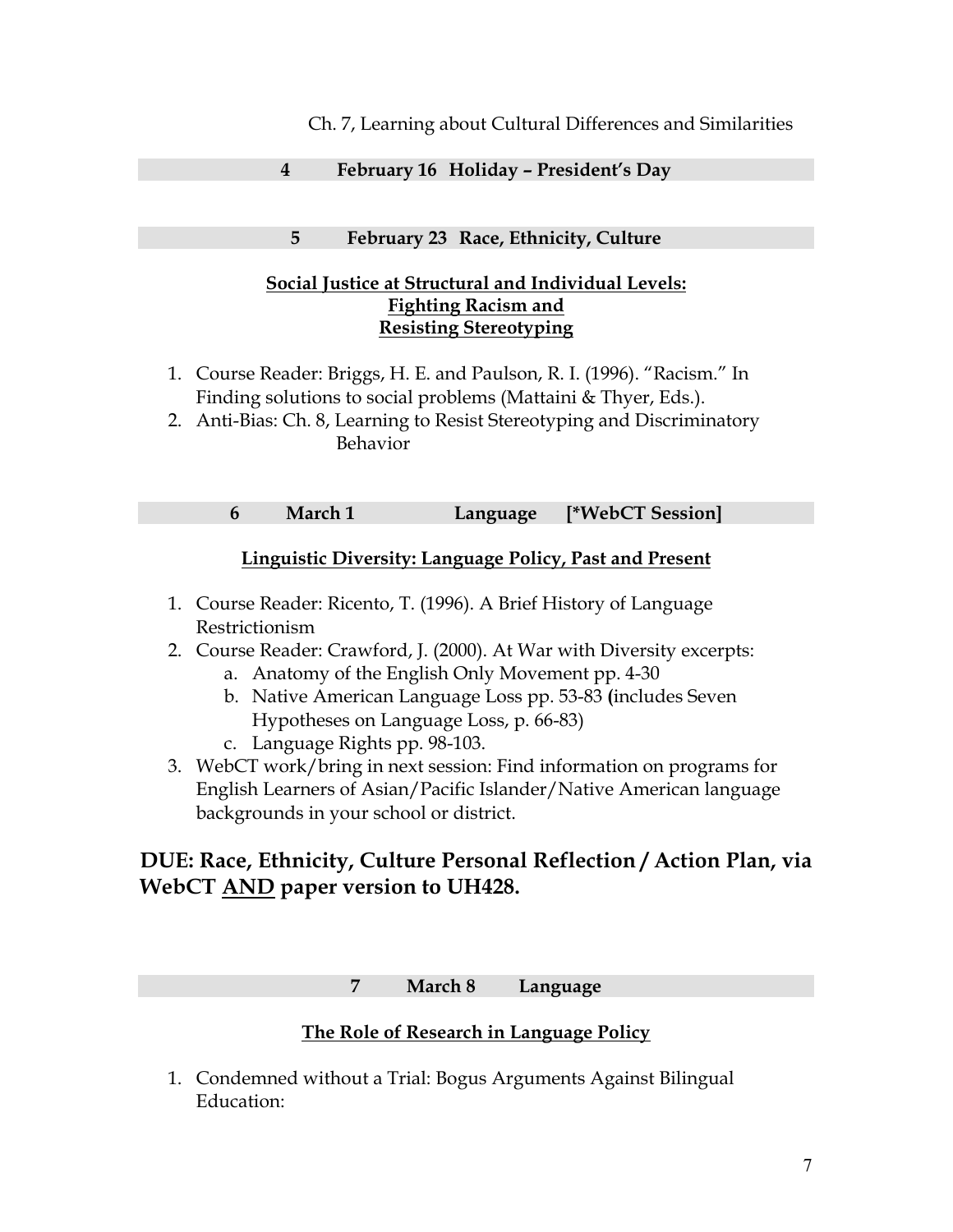Chapter 1: Bilingual Education is Responsible for the High

Hispanic Dropout Rate

Chapter 2: Most Immigrants Succeeded without BE

Chapter 4: BE Failed in CA

Chapter 5: Public Opinion is Against BE.

Chapter 6: A Note on Greene's "A Meta-analysis of BE"

2. Course Reader: Krashen, Park, and Seldin (2000): Bilingual Education in Arizona

#### **8 March 8 Language**

## **Linguistic Diversity Around the World / Across the Nation** [In class: **American Tongues clip]**

- 1. Condemned without a Trial: Bogus Arguments Against Bilingual Education: Chapter 3: The U.S. is the Only Country that Promotes BE
- 2. Delpit: Chapter 3: Language Diversity and Learning, pp. 48-76.
- 3. Course Reader: Rickford (1999): African American Vernacular English
	- a. Chapter 1: Phonological and Grammatical Features of African American Vernacular English (AAVE)
		- b. Chapter 15: Suite for Ebony and Phonics

### **9 March 15 Listening to and Collaborating with Diverse Community Members**

### **African American/Native American/Asian American Perspectives**

- 1. Delpit: Chapter 1: "Skills and Other Dilemmas of a Progressive Black Educator." Pp. 11-21. Chapter 2: "The Silenced Dialogue." Pp. 21-47. Chapter 5: "Hello, Grandfather." Pp. 91-104. Chapter 6: "Teachers' Voices." Pp. 105-134.
- 2. Course Reader: Pang, V. O. (1998): Educating the Whole Child
- 3. Anti-Bias: Ch. 11, Working with Parents

# **DUE: Language Personal Reflection / Action Plan, via WebCT AND paper version to UH428.**

### **10 March 22 Diversity in Learning and Assessment**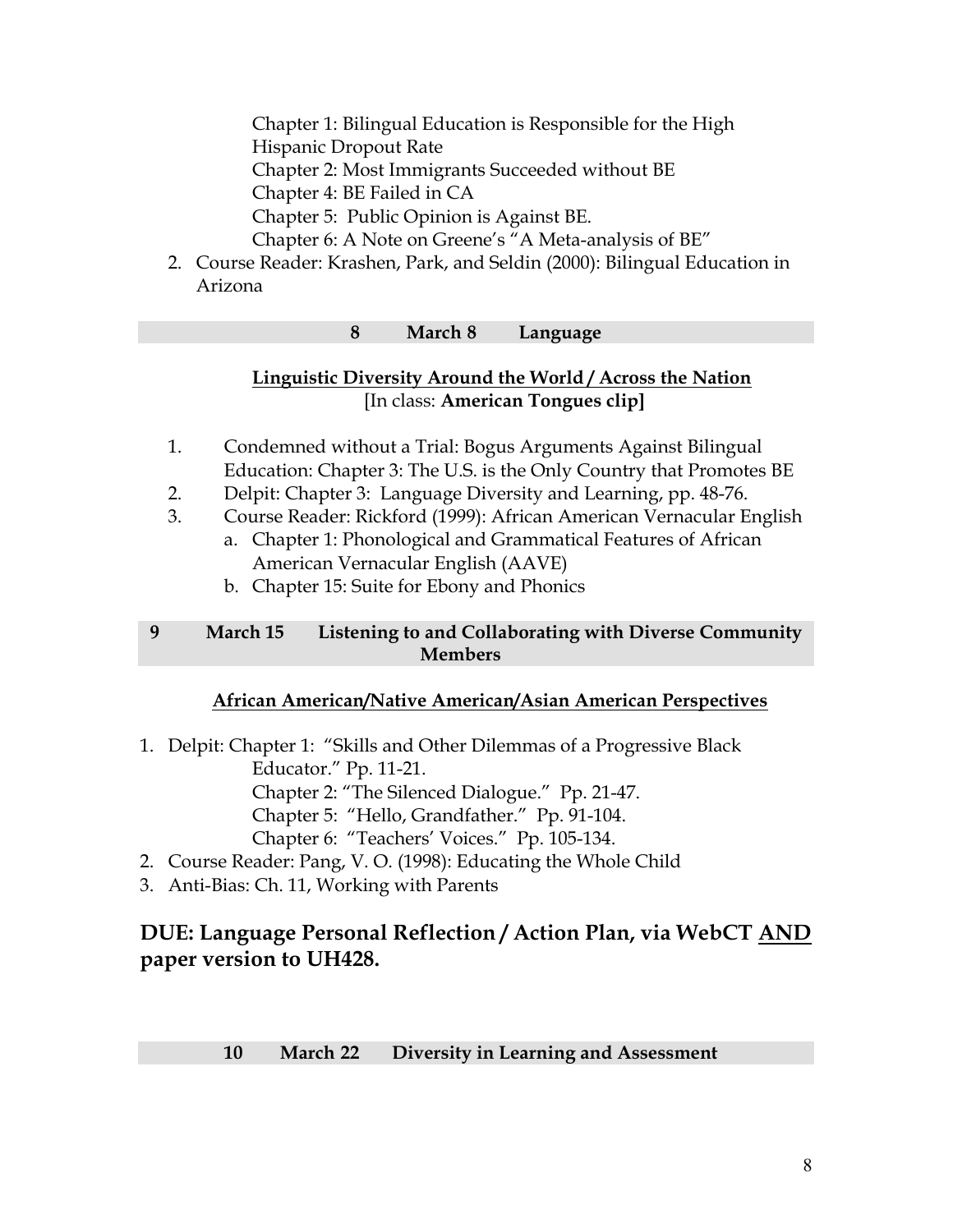#### **History of Testing and Review of Multiple Intelligences Theory and Applications and Facilitating Sensitivity Toward Children with Special Needs**

- 1. In class lecture: History of Testing.
- 2. In class film: How are Kids Smart? / Howard Gardner's MI Theory
- 3. Anti-Bias: Ch. 5: Disabilities.

\*\*Bring in samples of tests that you use for assessment or program placement.

# **DUE: Collaboration Personal Reflection / Action Plan, via WebCT AND paper version to UH428.**

|                                                                                                                                                                                                                                                                                                                                                                                |                                                                | 10 | March 29 | <b>Spring Break</b>                                   |  |  |  |  |
|--------------------------------------------------------------------------------------------------------------------------------------------------------------------------------------------------------------------------------------------------------------------------------------------------------------------------------------------------------------------------------|----------------------------------------------------------------|----|----------|-------------------------------------------------------|--|--|--|--|
|                                                                                                                                                                                                                                                                                                                                                                                |                                                                |    |          |                                                       |  |  |  |  |
| 11                                                                                                                                                                                                                                                                                                                                                                             | April 5                                                        |    |          | Diversity in Learning and Assessment [*WebCT Session] |  |  |  |  |
|                                                                                                                                                                                                                                                                                                                                                                                | Learning Styles and<br><b>Empowering Students and Teachers</b> |    |          |                                                       |  |  |  |  |
| 1. Course Reader: Park, C. (2000). Learning Style Preferences of<br>Armenian, African, Hispanic, Hmong, Korean, Mexican, and White<br>Students in Secondary Schools. And Park, C. (1997). Learning Style<br>Presences of Asian American Students in Secondary Schools.<br>2. Anti-Bias: Ch. 9, Activism with Young Children<br>Ch. 12, Getting Started: A Self-Education Guide |                                                                |    |          |                                                       |  |  |  |  |
|                                                                                                                                                                                                                                                                                                                                                                                |                                                                |    | April 12 | Gender                                                |  |  |  |  |

# **Diversity in Gender Roles and Sexual Identity and Interacting with Caregivers / Diverse Family Structures**

- 1. \*\*Bring in samples of books and films addressing diversity in gender roles, sexual identity, and family structures.
- 2. Anti-Bias: Chapter 6: Learning about Gender Identity.

# **DUE: Diversity in Learning and Assessment Personal Reflection / Action Plan, via WebCT AND paper version to UH428. 13 April 19 TBA**

**DUE: Gender Personal Reflection / Action Plan, via WebCT AND paper version to UH428.**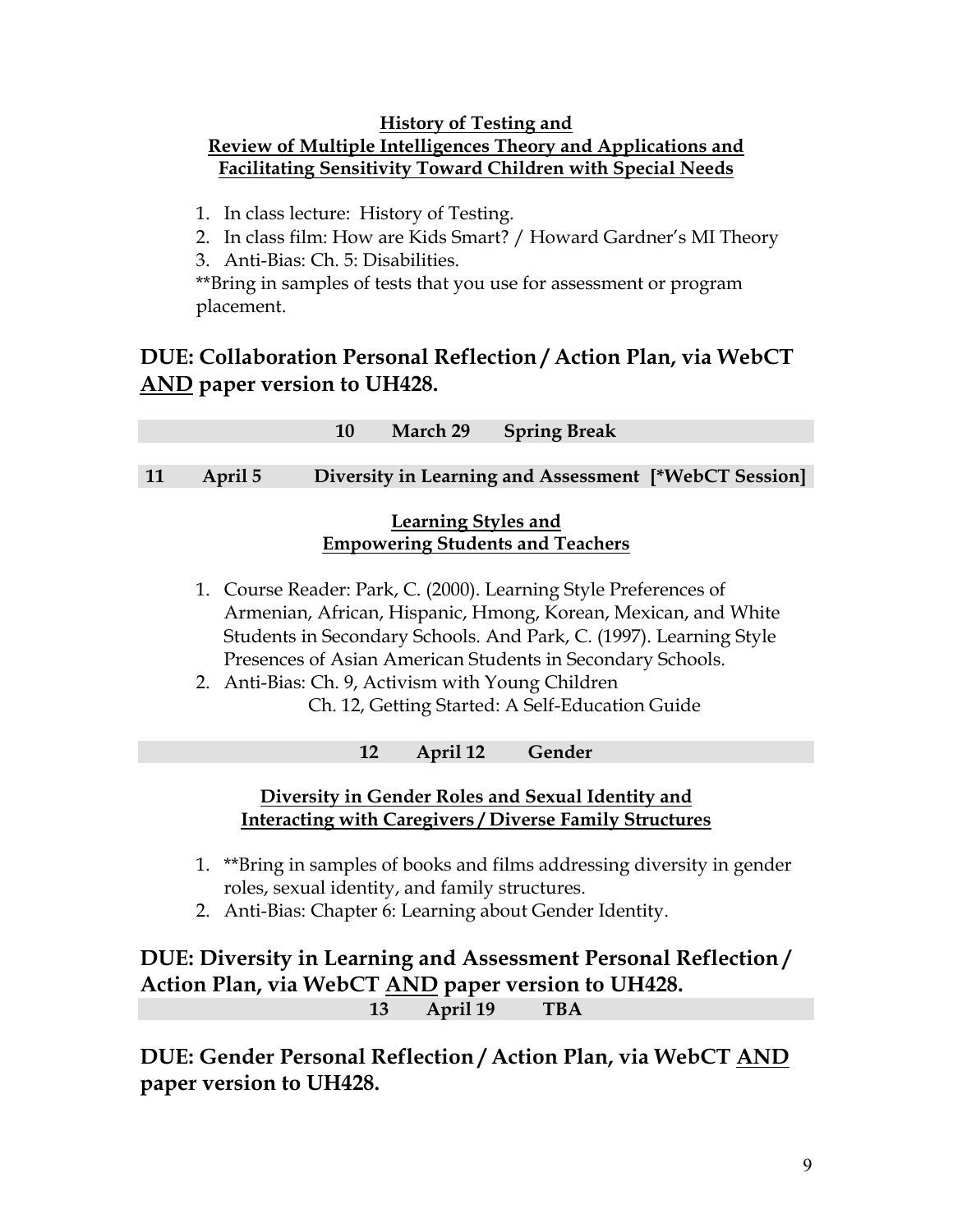**14 April 26 [\*WebCT Session]** 

**1.** Outcome Assessments?

**15 May 3 Group Presentations and Wrapup** 

#### **Final Comprehensive Action Plan Group Presentations**

# **DUE: 1. Final Anti-Bias Comprehensive Action Plan 2. Final Social Justice Reflection / Outcome Assessment via WebCT AND paper version to UH428.**

### **Course Reader Education 602 Schooling In A Multicultural Society Instructors: Dr. Grace P. McField & David R. McField Table Of Contents**

- 1. Tse, L. (1998). Ethnic Identity Formation and Its Implications for Heritage Language Development
- 2. Briggs, H. E. and Paulson, R. I. (1996). "Racism." In Mattaini & Thyer, Eds., Finding solutions to social problems.
- 3. Ricento, T. (1996). A Brief History of Language Restrictionism in the United States.
- 4. Crawford, J. (2000). At War with Diversity excerpts:
	- a. Anatomy of the English Only Movement pp. 4-30
	- b. Native American Language Loss pp. 53-83 **(includes** *Seven Hypotheses on Language Loss*, p. 66-83)
	- c. Language Rights pp. 98-103.
- 5. Krashen, Park, and Seldin (2000): Bilingual Education in Arizona
- 6. Rickford. (1999). African American Vernacular English
	- a. Chapter 1: Phonological and Grammatical Features of African American Vernacular English (AAVE)
	- b. Chapter 15: Suite for Ebony and Phonics
- 7. Pang, V. O. (1998): Educating the Whole Child